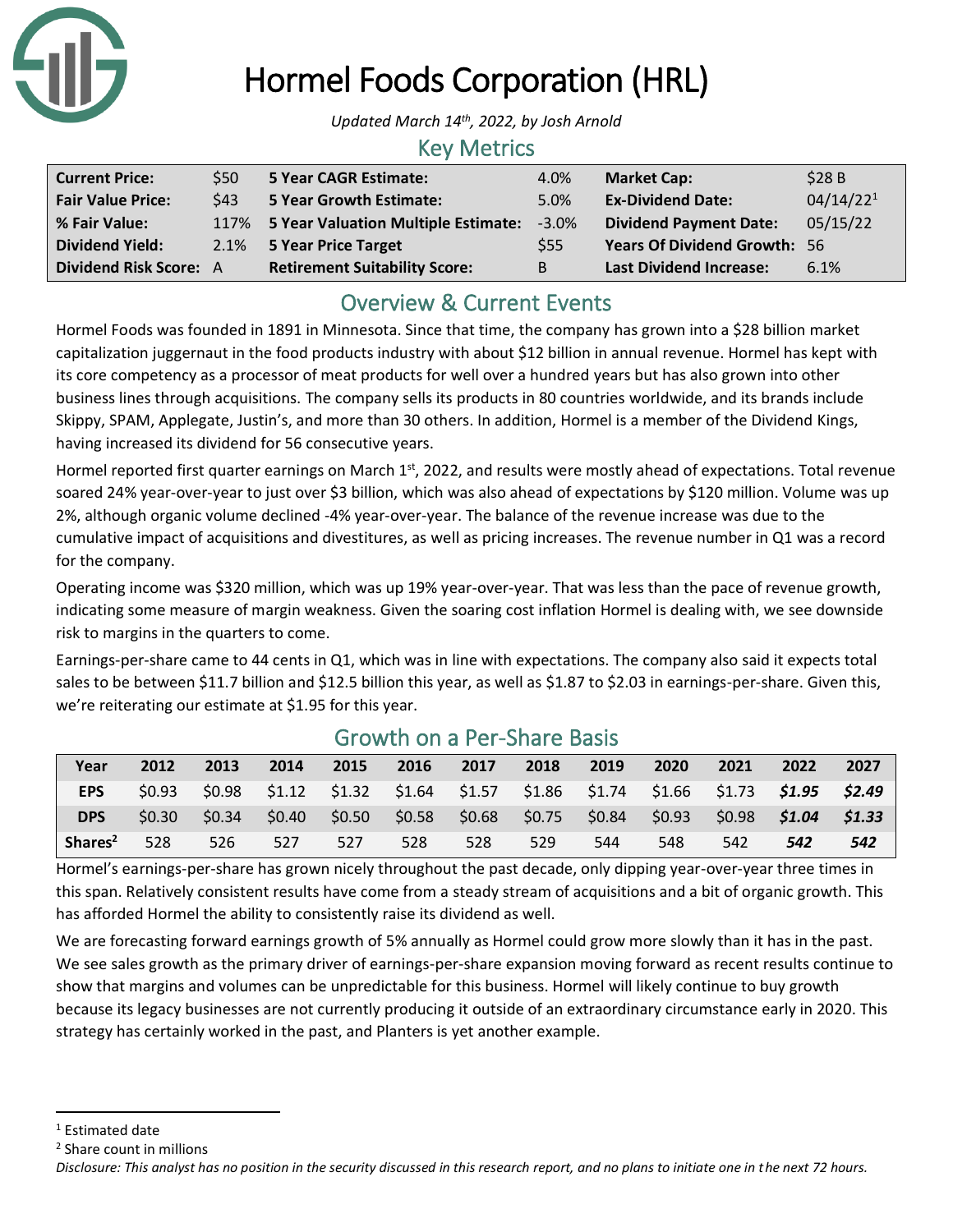

# Hormel Foods Corporation (HRL)

#### Valuation Analysis

| Year                                                       | 2012 | 2013 | $\sim$ 2014 | 2015 | 2016                | 2017     | 2018      | 2019 | 2020      | 2021 | <b>Now</b> | 2027 |
|------------------------------------------------------------|------|------|-------------|------|---------------------|----------|-----------|------|-----------|------|------------|------|
| Avg. P/E 15.6 19.8 21.3 21.6 23.4 21.8 19.3 24.2 28.4 26.9 |      |      |             |      |                     |          |           |      |           |      | 25.6 22.0  |      |
| Avg. Yld. $2.1\%$                                          |      |      |             |      | 1.8% 1.7% 1.8% 1.5% | $-2.0\%$ | 2.1% 2.0% |      | 2.0% 2.1% |      | 2.1%       | 2.4% |

Hormel's price-to-earnings ratio has been volatile in the last decade, sinking as low as 13 in 2009 before rebounding to 23.4 in 2016. It sits at 25.6 now and we believe it could move lower over time towards our fair value estimate of 22 times earnings. That works out to a modest headwind to total returns over the next five years as the stock remains expensive. Given Hormel's struggles with volume and margins, we believe investors are much more likely to reduce the earnings multiple than expand it further. We are forecasting a higher yield five years from now as the stock's valuation could move lower.

Hormel boosted its dividend once more at the beginning of 2022, this time adding just over 6% to its payout, marking its 56th consecutive year of dividend increases.

# Safety, Quality, Competitive Advantage, & Recession Resiliency

| Year   | 2012 2013 |     |         |         | 2014 2015 2016 2017 2018 2019 |     | 2020 2021 2022 |          |     | 2027 |
|--------|-----------|-----|---------|---------|-------------------------------|-----|----------------|----------|-----|------|
| Payout | 30%  33%  | 34% | 35% 33% | $-41\%$ | 40%                           | 48% |                | 56%  57% | 53% | 53%  |

Hormel's payout ratio is just over half of earnings, and we expect that it will remain this way for the foreseeable future. Management is certainly committed to the dividend, but it wants to acquire growth as well, which uses cash.

Hormel's main competitive advantage is its ~40 products that are either #1 or #2 in their category. Hormel has brands that are proven, and that leadership position is difficult for competitors to supplant. In addition, Hormel has a global network of distributors that few food companies can rival. Hormel's earnings-per-share actually grew during the Great Recession while most of the world was in rather dire straits, a testament to the company's defensive nature.

# Final Thoughts & Recommendation

Hormel looks overvalued today in our view, which is consistent with our last update. The company is in a tough spot as it tries to grow without sacrificing margins, which simply isn't working, as seen again in Q1. With the valuation still elevated and margins struggling, we forecast just 4% total annual returns for Hormel. However, we're reiterating Hormel at a hold rating.



# Total Return Breakdown by Year

### **[Click here to rate and review this research report. Your feedback is important to us.](https://suredividend.typeform.com/to/e7Q96E)**

*Disclosure: This analyst has no position in the security discussed in this research report, and no plans to initiate one in the next 72 hours.*

*Updated March 14th , 2022, by Josh Arnold*